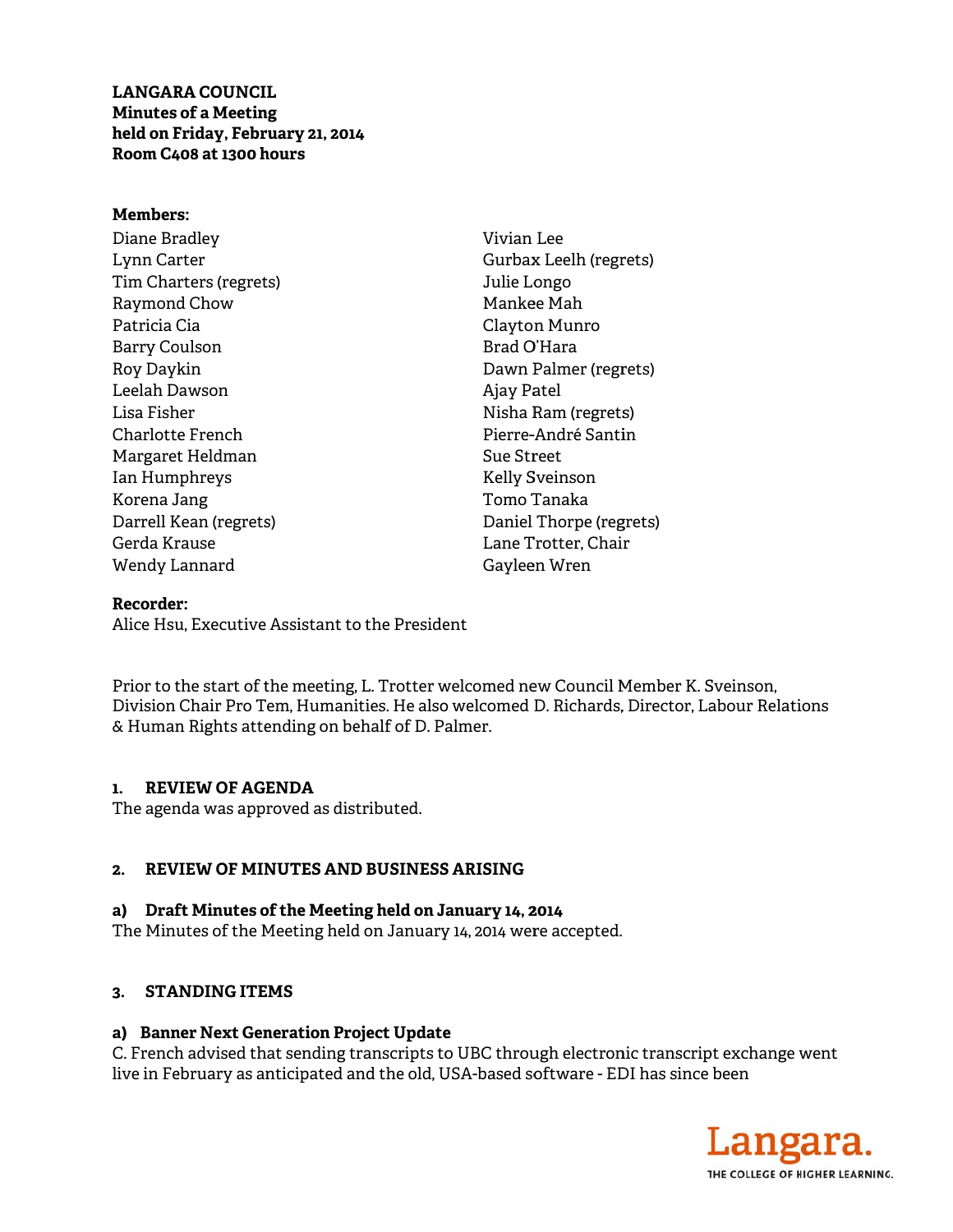#### **Page 2 of f 4 Minutes o of a Langara a Council Mee eting held on F Friday, Febru uary 21, 2014**

deactivated. The next phase of the electronic transcript exchange project is testing for receiving transcripts from UBC. It is anticipated this will begin in March.

C. French also advised that the work to build the UBC articulation tables continues to move forward and is still e xpected to b be completed d in March. C. French also advised that the work to build the UBC articulation tables continues to move<br>forward and is still expected to be completed in March.<br>**b) Building Update**<br>W. Lannard advised that the service agreements have

# **b) Build ding Update**

of Vancouver and CD1 By-law has been enacted prior to the issuance of the development permit. The building permit application will be submitted next week and construction is expected to start in approximately two weeks.

In response to a question about the capital budgeting for the new building, B. Coulson advised that there will be no impact on the operating cost of the institution in 2014/15. R. Daykin added that the project will be managed by administrators including W. Lannard, B. Coulson, himself, and others as part of their organizational responsibilities. B. Coulson further added that consulta nts are hired d to support t the project and that co st has been built into th he project.

# **4. CURR RICULUM IT TEMS**

# **a) Educ cation Counc cil Meeting h held on Janu uary 21, 2014 4**

G. Krause referred to the summary report of the Education Council meeting held on January 21, 2014 and advised that the Professional Photo-Imaging program is changing its name to Professional Photography and some course titles are also changed in consequence. G. Krause noted a typo in the paragraph under the list of courses in E) a) where "Professional Photo-Imagining" should read "Professional Photo-Imaging".

G. Krause further highlighted changes to Policy F1005: Assessment of Academic Progress, replacing VCC-Langara Policy 6.3.1.5 Instructor Assessment of Student Progress, and advised that the policy has been approved by Education Council and posted on the College's website.

The Education Council summary report for January 21, 2014 was received for information.

# **5. FOR I INFORMAT TION**

# **a) Budg get Update**

R. Daykin gave a presentation on the draft 2014/15 budget development and, together with L. Trotter, I. Humphreys, and B. O'Hara, answered members' questions in relation to ESL funding cuts, services for international students and immigrants, and section allocations. There was also discussion about what other institutions are doing to reduce costs and increase revenues in the current environment where reduced government funding is becoming the trend.

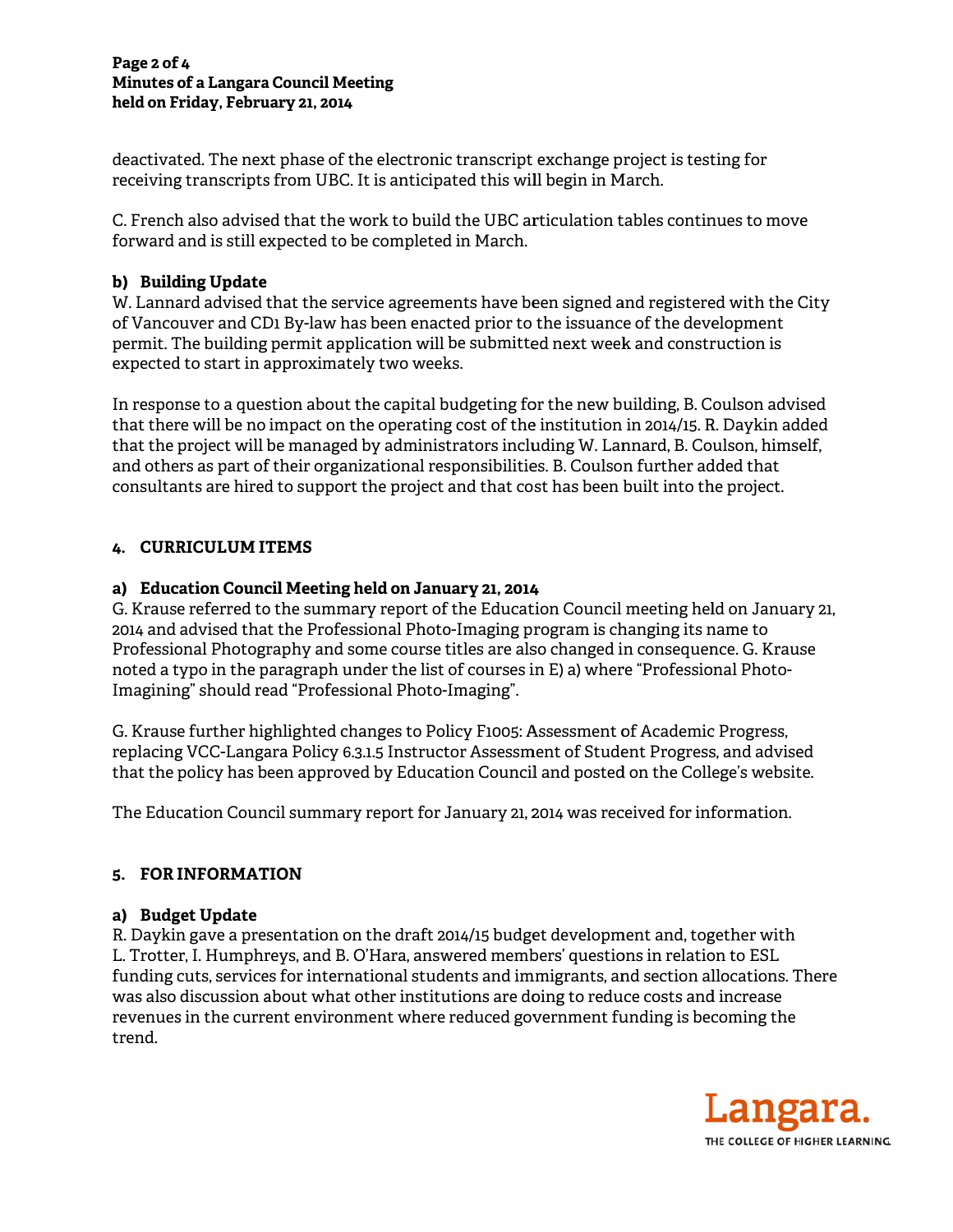#### **Page 3 of f 4 Minutes o of a Langara a Council Mee eting held on F Friday, Febru uary 21, 2014**

The presentation file is to be distributed to members through Langara Council listserv by A. Hsu af fter the mee ting.

# **b) Core Review**

L. Trotter advised that the key objective of the Core Review is for the government to see how post-secondary institutions support the BC Jobs Plan. Institutions received the Core Review post-secondary institutions support the BC Jobs Plan. Institutions received the Core Review<br>Guidelines from the Ministry approximately two weeks ago. A 10-page interim report, outlining challenges the College is facing as we move forward, how our programs are aligned to support government objectives, and how we will execute the plans, etc., will be due on February 28, 2014. Best college, pathways, and supporting BC Jobs Plan are the three key elements being built into the structure of our report and L. Fisher's team in Communications and Marketing is helping to generate this report.

L. Trotter further advised that, after the draft report is submitted to the government, it will be presented at the Board's in-camera meeting on March 20, 2014 for their review, and then will be put out to the College community for feedback prior to the final report being submitted to the Ministry y in the summ mer 2014.

In response to a question about the time frame for consultation, L. Trotter advised that the In response to a question about the time frame for consultation, L. Trotter advised that the<br>College community will have approximately two months to provide feedback after the draft report is presented to the Board and before it is finalized.

In response to a question about the Board's plans to connect with the Ministry after submitting the report, R. Daykin advised that the Ministry had originally planned to have the Board Chair and the President of each institution make a presentation to the senior staff and the Minister. The plan has changed to have only selected institutions to do so. L. Trotter further noted that it is unclear how the Ministry will select the institutions and he will discuss this issue with the Board Ch hair.

## **c) Mobi ile Web Proj ject**

L. Fisher highlighted the PowerPoint presentation slides attached to the agenda and noted that this project is in collaboration with the IT Department, responding to the technology, market, and competitive changes, and in line with the current Strategic Plan. She also noted that two community info sessions have been planned on February 24 and 25, 2014 and encouraged members to invite their staff members to attend.

In response to a question, L. Fisher clarified that the College will still have only one website and one set of contents but the presentation will be automatically adjusted depending on the device used to access the website.

In response to a question about the timeline for staff training, L. Fisher advised that more indepth training will be planned in the future while the info sessions planned in February 2014 are just for introduction.